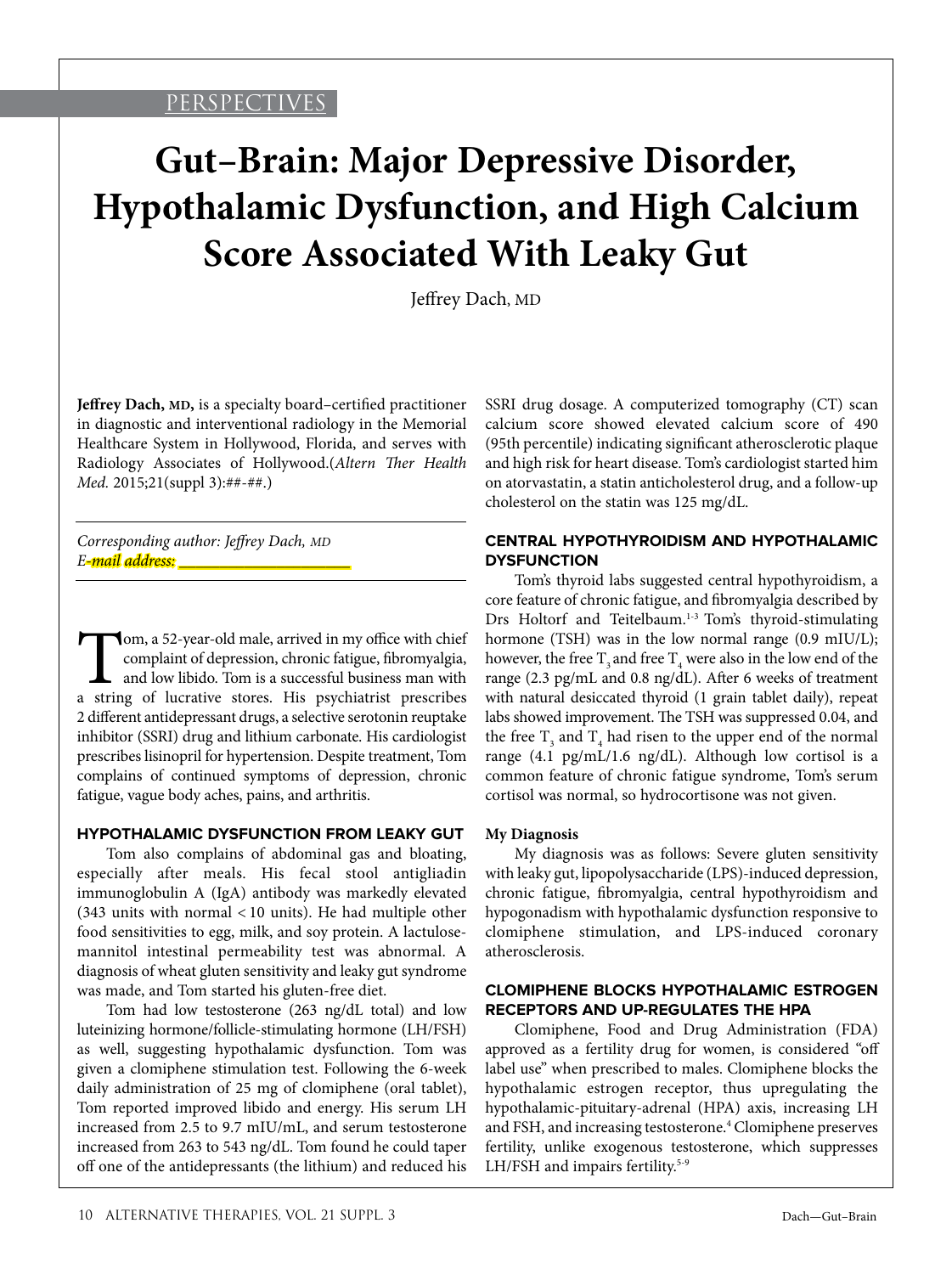## **HYPOTHALAMIC CONTROL OF TESTOSTERONE BY ESTROGEN RECEPTORS**

How does clomiphene work? A 2006 report in the *European Journal of Endocrinology* by Dr Rochira from Italy is illustrative.5 Dr Rochira studied 2 males with genetic deficiency in the aromatase enzyme, who had virtually no circulating estrogen. When these 2 males were given topical estrogen, this decreased gonadotropin releasing hormone, suppressed LH and FSH, and suppressed testosterone.<sup>5</sup> This elegant study shows how estrogen stimulation of hypothalamic receptors suppresses LH/FSH as well as testosterone production in males. Clomiphene blocks hypothalamic estrogen receptors, increasing testosterone production.

## **IRREVERSIBLE HYPOTHALAMIC DAMAGE**

Tom's excellent response to clomiphene indicated his hypothalamic dysfunction is indeed reversible and has a good prognosis with treatment. If the patient fails to respond to clomiphene, then irreversible hypothalamic damage is likely, usually from toxins or psychoactive drugs. For example, animal studies using psychoactive drugs such as paroxetine, sertraline, amphetamines, and 3,4-methylenedioxymethamphetamine (MDMA) show similar irreversible damage to serotonergic axons and nerve terminals, especially the fine fibers arising from the dorsal raphe nucleus which supply serotonin to the brain.<sup>10</sup> Dr Bauman says, "High-dose administration of SSRIs (antidepressants) produces swollen, fragmented, and abnormal 5-HT (5-hyroxy-tryptophan) terminals, which are indistinguishable from the effects of MDMA and other substituted amphetamines."10 My clinical experience is in agreement having seen patients with irreversible hypothalamic dysfunction after long-term SSRI antidepressant, amphetamine, benzodiazepine, or MDMA use, singly or in combination. These patients have irreversible hypothalamic dysfunction and usually require exogenous testosterone, thyroid, and hydrocortisone.<sup>1-3</sup>

## **A NASTY COMBINATION OF PPIS AND SSRIS**

The combination of proton pump inhibitor (PPI) antacids and SSRI antidepressants (omeprazole and venlafaxine) is particularly damaging. Omeprazole, a PPI, effectively turns off gastric acid production. Long-term use of PPI drugs is associated with adverse effects of gut dysbiosis; malabsorption of vitamin  $B_{12}$ , calcium, iron, and magnesium; and *Clostridium difficile* enterocolitis, pneumonia, and osteoporotic fracture.<sup>11-12</sup> These adverse effects are bad enough. Even worse is the inhibition of cytochrome P450 enzyme system, reducing clearance of SSRI antidepressants by 20% to 40%, potentiating the effect of the drug.13 One such young male on this drug combination was found to have a testosterone level of 47 ng/dL, the lowest I have ever seen, and no doubt a victim of drug-induced damage to the serotoninergic axons in the hypothalamus. Another common adverse side effect of SSRI drugs is loss of sexual function, which may persist for years after stopping the drug.14-16 Again, I suspect this is caused by damage to

brain stem nuclei. Perhaps future animal studies will clarify this anatomical defect.

## **LEAKY GUT, LPS CAUSES MICROGLIA ACTIVATION IN THE BRAIN**

As recent work by Allesio Fasano has revealed, in susceptible individuals, the ingestion of wheat gluten triggers the release of zonulin, a hormone that opens the "tight junctions" between epithelial cells of the gastrointestinal (GI) mucosa.17-20 For people with gluten sensitivity, the prolonged opening of channels between the epithelial cells makes the gut lining permeable to undigested food particles and gut bacteria, which "leak" into the blood stream; thus, we have a leaky gut. This is also called low-level endotoxemia, or LPS, the outer membrane of enteric gram-negative bacteria that activates macrophages and immune cells to release of inflammatory cytokines into the blood stream. This slurry of LPS and inflammatory mediators eventually reaches the cerebral circulation, causing inflammation in the brain with activation of microglia, disturbance of the autonomic nervous system and neurotransmitter production causing depression, chronic fatigue, autonomic dysfunction and other disorders.<sup>21-37</sup>

## **LPS, ENDOTOXEMIA, MAJOR DEPRESSION, AND ATHEROSCLEROSIS**

Michael Maes and others have found elevated antibodies to LPS (enteric gram-negative organisms) in patients with major depression disorder, chronic fatigue, and fibromyalgia. Patient improvement correlates with decreasing LPS antibody levels. Perhaps this explains why depression is frequently refractory to SSRI drugs. If the etiology is microglial activation and brain inflammation triggered by circulating LPS with low-level endotoxemia, as proposed by Michael Maes and others, then SSRI drugs are not addressing the underlying cause, which is LPS activation of toll receptors in glial cells with upregulation of nuclear factor κΒ (NF-κΒ).<sup>38-49</sup>

Because depression and coronary artery disease may share a common pathway, one might ask if there is an association. Major depressive disorder is associated with an 80% to 200% increased risk of death from coronary heart disease, depending on the study cited.<sup>50-52</sup> Indeed, antidepressant drug use is common among patients with coronary artery disease. Women with history of antidepressant use had 334% greater risk of sudden cardiac death in the Nurse's Health Study.52

One might ask whether there is a shared etiology between depression and atherosclerotic vascular disease. The 2 entities are both caused by translocated LPS-induced inflammation. Indeed endotoxemia has been considered as an etiology of atherosclerotic disease.53 Dr Wiederman from Italy found that subjects with circulating (LPS) endotoxin levels greater than 50 pg/mL had a 3-fold greater risk of cardiovascular disease, compared with those under 50 pg/m. $54$  The toll receptor is the pattern recognition receptor on the macrophage membrane surface, which identifies the LPS and triggers NF-κΒ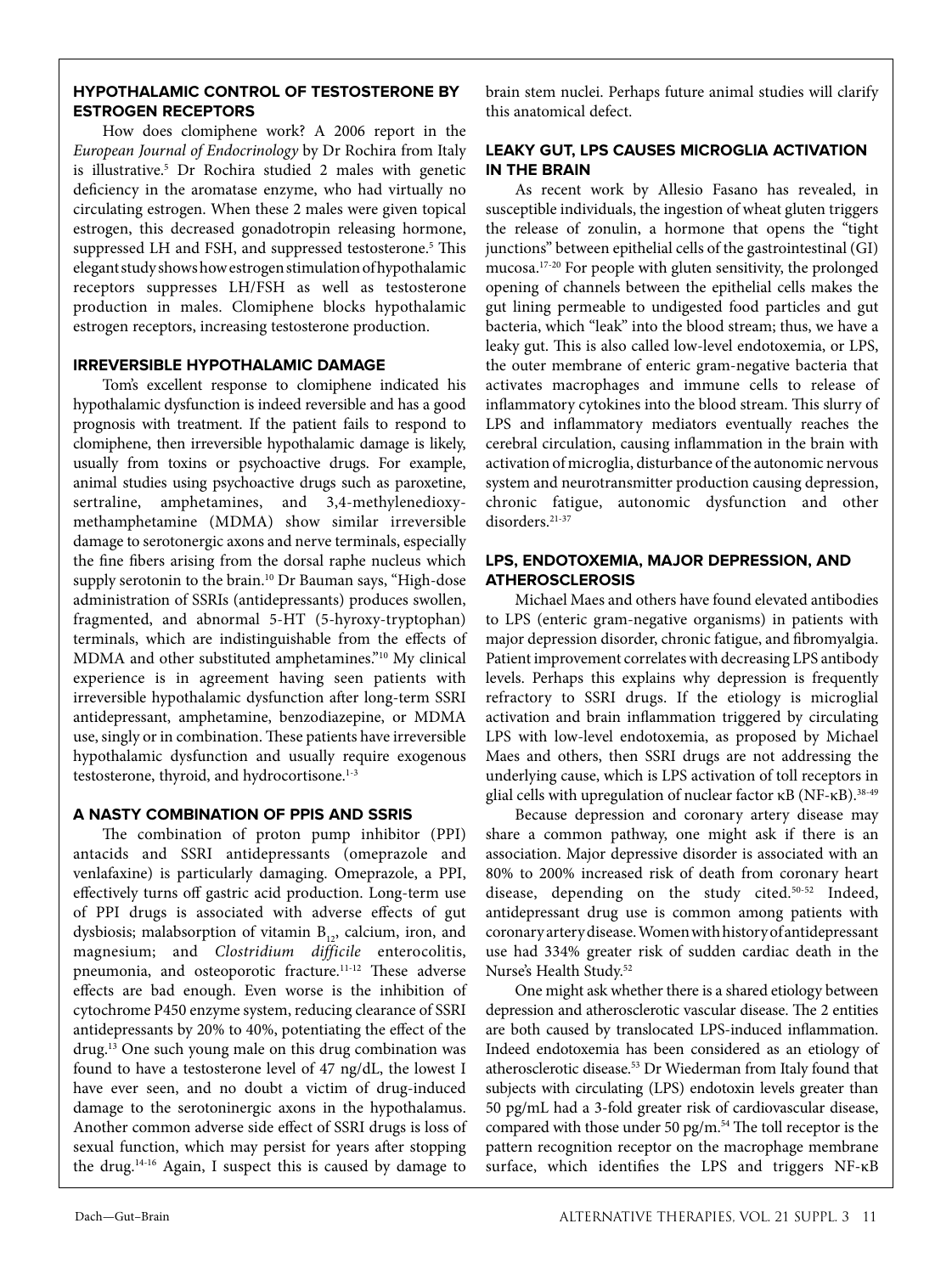activation, a transcription gene for inflammatory cytokines in both the brain and endothelium. Blocking this receptor might be a logical treatment to prevent heart disease. This has been done in a genetically modified mouse model. Elegant studies reveal a 60% reduction in atheroclerosis in mice lacking the toll receptor or its downstream signaling molecule MyD88.55 Atherosclerotic disease in dialysis patients is directly related to LPS-induced endotoxemia.56-58

#### **ATHEROSCLEROTIC PLAQUE AS INFECTED BIOFILM**

In his 1908 *Textbook of Medicine*, Sir William Osler speculated that atherosclerotic plaque was caused by infection. Over the years, Osler's textbook gathered dust while the cholesterol theory prevailed, and statin drugs provided a new revenue stream for the drug industry. The idea that infection caused atherosclerosis was resurrected in the 1970s when herpes virus was found to induce atherosclerotic lesions in chickens identical to those in humans.<sup>58</sup> Interest again surged in 1993 when Dr Kuo reported chlamydia infection in atherosclerotic plaque material from autopsies.<sup>59</sup> More recently, working independently, Drs Stephen Fry, Bernard Lanter, Stephan Ott, and Omry Koren examined atherosclerotic plaque obtained from surgical specimens using 16S rRNA cloning techniques. Quite remarkably, they all found atherosclerotic plaque is biofilm colonized by multiple bacterial, fungal, and protozoal organisms.<sup>60-64</sup>

#### **CHOLESTEROL THEORY HAS BEEN FALSIFIED**

Current accepted dogma proposes cholesterol as the cause of atherosclerotic plaque, and, therefore, reduction of serum cholesterol with a statin drug should prevent coronary artery disease. Quite to the contrary, the cholesterol theory has been falsified. According to Dr William R. Ware, there is no correlation between serum cholesterol and the amount of atherosclerotic plaque when reviewing either autopsy studies or coronary calcium score studies.<sup>65</sup> The lack of relationship between serum cholesterol and calcium score was reported by Dr Hecht: "There were no significant differences in the calcium scores throughout the entire range of all lipid parameters; calcium percentiles were virtually identical within lipid value subgroups."66 Drs Ravnskov and McCully concur with Drs Ware and Hecht.<sup>67,68</sup> A dozen studies show low cholesterol in the elderly is a marker for increased mortality, not improved survival. Also, in selected medical conditions such as congestive heart failure, haemodialysis, chronic obstructive pulmonary disease, as in the elderly, higher cholesterol is associated with improved survival and lower cholesterol with increased mortality.<sup>69</sup>

## **THE ENDOTOXIN-LIPOPROTEIN HYPOTHESIS**

A low-serum cholesterol is problematic for another reason. Cholesterol is part of our immune defense system. Both animal and human studies show cholesterol inactivates LPS and bacterial endotoxin, serving as a second line of defense against translocated LPS.<sup>70,71</sup> The ability of cholesterol

to detoxify LPS is explained by Dr Sandek as the "endotoxinlipoprotein hypothesis."69 Dr Pajkrt studied this hypothesis in-vivo with human volunteers, infusing reconstituted HDL cholesterol just prior to endotoxin infusion. The authors concluded the HDL cholesterol infusion "dramatically reduced the endotoxin-induced inflammatory response, reduced inflammatory cytokines, cell activation, and clinical symptoms in humans … partly caused by neutralization of endotoxin by reconstituted HDL cholesterol."70 As one might expect, low HDL cholesterol level is a predictor of increased mortality in patients with endotoxemia from sepsis.<sup>72</sup>

#### **STATINS FAIL FOR CALCIUM SCORE**

Getting back to our patient's elevated calcium score treatment with a statin drug to reduce cholesterol, one might ask the question, even though the statin drug is effective for reducing cholesterol, how effective are statins for reducing calcium score? Randomized trials using statin drugs to treat calcium score have been disappointing.73,74 Dr Gill summarizes the studies:

As of 2010 there had been five randomized controlled studies showing that statin drug treatment does not reduce coronary calcium score. Worse, the statin treatment showed progression of coronary calcium score indistinguishable from the nontreated placebo group."75

#### **AGED GARLIC TREATS CALCIUM SCORE**

Because statin drugs have been a failure for treating calcium score, is there an alternative? The answer comes from Matthew J, Budoff, MD, an early pioneer of the calcium score as a surrogate marker for coronary plaque. Dr Budoff explored the use of aged garlic for elevated calcium score in 3 randomized, placebo-controlled trials. The aged garlic was far more effective than the statin drug, reducing the progression of calcium score by 60% to 70% compared with controls, a remarkable finding.76-78

#### **MECHANISM FOR AGED GARLIC PROTECTION FROM ATHEROSCLEROSIS**

The mechanism by which garlic confers protection from atherosclerosis was studied in genetically modified mice by Dr Ayelet Gonen. Daily garlic (allicin) reduced the atherosclerotic plaque area by 70% in apolipoprotein E (ApoE)-deficient mice, and by 60% in low-density lipoprotein (LDL) receptor knockout mice. Additional studies showed the possible mechanism of protection. Garlic (allicin) binds to the LDL particle and prevents LDL oxidation, thus inhibiting macrophage uptake and degradation of LDL.79

#### **ATHEROSCLEROTIC PLAQUE AS PSEUDOMONAS INFECTED BIOFILM**

If atherosclerotic plaque is an infected biofilm, perhaps the antimicrobial activity of aged garlic could represent another mechanism for garlic's benefits in retarding calcium score progression. Dr Bernard Lanter identified pseudomonas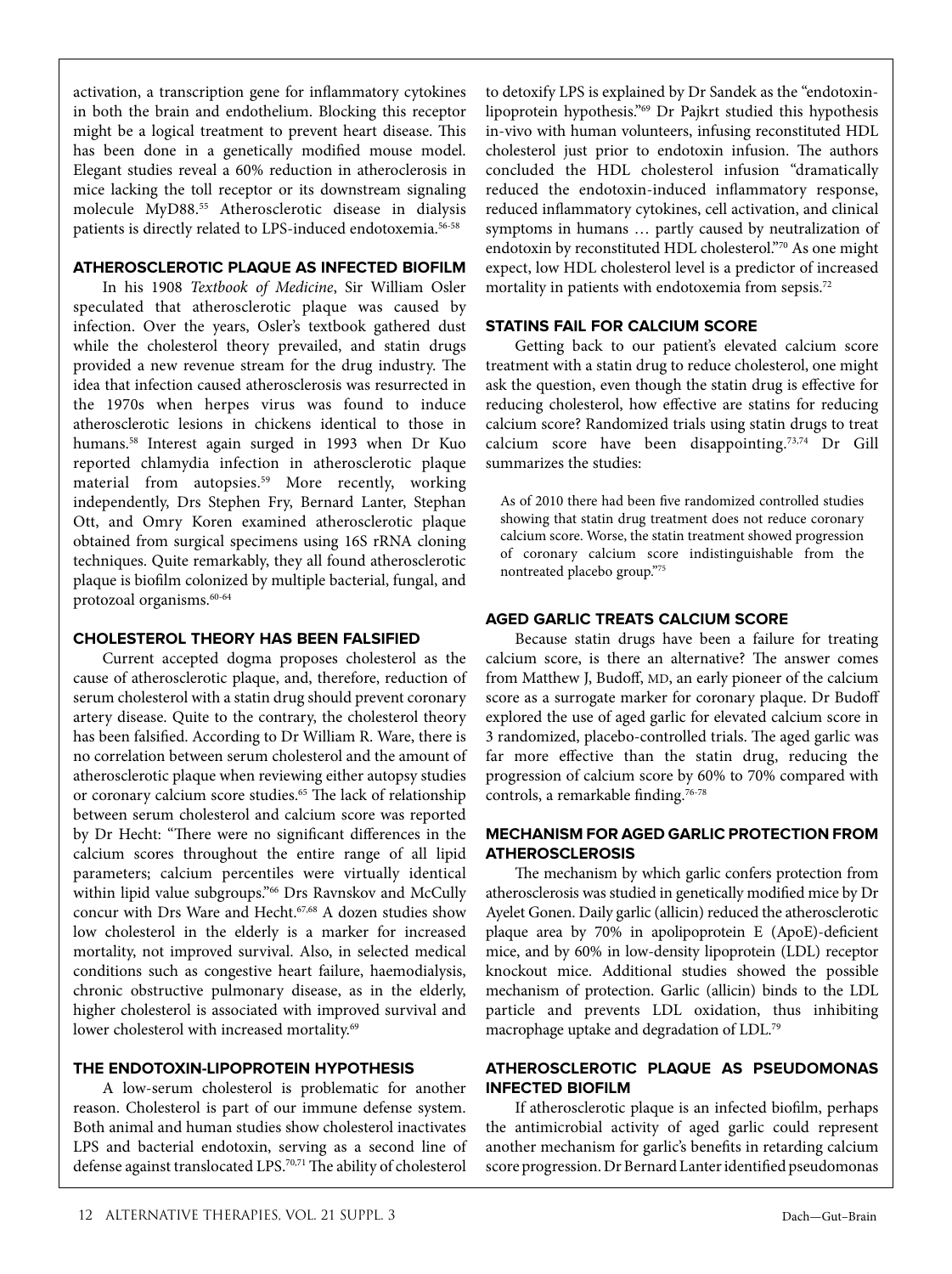16S rRNA genes in 6 of 15 atherosclerotic plaque specimens.<sup>61</sup> Dr Omry Koren found *Pseudomonas* (*Chryseomonas*) in all (100%) plaque specimens examined.64 Garlic is antimicrobial and is effective against *Pseudomonas* biofilm, inhibiting quorum sensing and virulence.<sup>80,81</sup> Dr Lihua's group showed, "Allicin disturbed formation and maturation of *Pseudomaonas* biofilm."82 As mentioned above, plaque harbors a diverse biofilm colony of bacterial, fungal, and protozoal organisms. If so, then perhaps a synergistic combination of additional botanicals such as garlic, berberine, and boswellia would be more effective. Unresolved questions relate to the timing of the plaque infection. When does the infection occur in the life cycle of plaque formation? Is infection an initiating feature, or does infection occur later, after the plaque has already formed? These and other questions await further study.

#### **BERBERINE, ANTIDOTE FOR LEAKY GUT EPIDEMIC**

A state of low-level endotoxemia has been implicated in the increasing incidence of celiac disease, inflammatory bowel disease, and intestinal infection.<sup>83,84</sup> Treatment of leaky gut and low-level endotoxemia involves elimination of nonsteroidal anti-inflammatory drugs (NSAIDs), PPIs, alcohol, wheat gluten, other reactive foods, and pesticides from the diet. Probiotics, digestive enzymes, fiber, glutamine, colostrum, and zinc are frequently found useful for the leaky gut patient.85-88 Although berberine acts as an antidiabetic agent similar to metformin with upregulation of AMP kinase, berberine has may other benefits and may represent our "antidote for an epidemic."89-90 Berberine actually closes down the tight junctions in the gut epithelial cells.<sup>91</sup> Berberine has anti-inflammatory activity, downregulating proinflammatory genes in macrophages such as tumor necrosis factor α (TNF- $\alpha$ ), interleukin 1 $\beta$  (IL-1 $\beta$ ), interleukin 6 (IL-6), and others.92 Berberine has antiendotoxin effects by blocking the toll receptors in LPS-treated mice. Dr Chu concludes: "With the advantage of lower cost, faster curative effect, and little side effect, berberine, the newly-discovered LPS antagonist, could be widely utilized as a substitute for expensive drugs in the treatment of LPS-induced diseases."93 Berberine acts as a potent inhibitor of neuroinflammation via activation of AMP kinase signaling pathways in microglial cells, thus inhibiting NF-κΒ.94,95 Other natural products that inhibit microglial activation are resveratrol, pterostilbene, and boswellia.<sup>96-99</sup> Berberine exerts antidepressant-like effects in various mouse models of depression by increasing neurotransmitter levels in the brain. Dr Kulkarni found berberine "increased levels of norepinephrine (31%), serotonin (47%) and dopamine (31%) in the whole brain."100 Berberine is effective for acute diarrhea, inhibits biofilm formation, and demonstrates remarkable antimicrobial activity against chlamydia, methicillinresistant *Staphylococcus* aureus (MERSA), and other microorganisms.101 Berberine inhibits atherosclerosis in genetically modified mice.102 Berberine is useful for congestive heart failure and cardiomyopathy by increasing the ejection fraction and preventing arrhythmia.<sup>103,104</sup>

#### **CONCLUSION**

Low-level endotoxemia from leaky gut has received considerable attention as an etiologic factor for many of our modern diseases. The case report highlighted in this article illustrates a patient with depression, hypothalamic dysfunction, endocrinopathy, atherosclerotic vascular disease, and hypertension, perhaps all caused by a shared etiology: leaky gut with low-level endotoxemia.

#### **REFERENCES**

- 1. Holtorf, K. Diagnosis and treatment of hypothalamic-pituitary-adrenal (HPA) axis dysfunction in patients with chronic fatigue syndrome (CFS) and fibromyalgia (FM). *J Chronic Fatigue Syndr.* 2007;14(3):59-88.
- 2. Teitelbaum, J. Effective treatment of chronic fatigue syndrome. *J Integr Med.*  2011;10(6): 44.
- 3. Teitelbaum, J. Chronic fatigue syndrome, fibromyalgia, and myalgic encephalomyelitis: a clinical perspective. *Altern Ther Health Med*. 2014;20(1):45.
- 4. Kato J, Kobayashi T, Villec CA. Effect of clomiphene on the uptake of estradiol by the anterior hypothalamus and hypophysis. *Endocrinology.* 1968;82(5):1049-1052.
- 5. Rochira V, Zirilli L, Genazzani AD, et al. Hypothalamic–pituitary–gonadal axis in two men with aromatase deficiency: evidence that circulating estrogens are required at the hypothalamic level for the integrity of gonadotropin negative feedback. *European J Endocrinol*. 2006;155(4): 513-522.
- 6. Moskovic DJ, Katz DJ, Akhavan A, Park K, Mulhall JP. Clomiphene citrate is safe and effective for long‐term management of hypogonadism. *BJU Int.*  2012;110(10):1524-1528.
- 7. Katz DJ, Nabulsi O, Tal R, Mulhall JP. Outcomes of clomiphene citrate treatment in young hypogonadal men. *BJU Int.* 2012;110(4):573-578.
- 8. Ioannidou-Kadis S, Wright PJ, Neely RD, Quinton R. Complete reversal of adultonset isolated hypogonadotropic hypogonadism with clomiphene citrate. *Fertil Steril*. 2006;86(5):1513.e5-e9.
- 9. Guay AT, Jacobson J, Perez JB, Hodge MB, Velasquez E. Clomiphene increases free testosterone levels in men with both secondary hypogonadism and erectile dysfunction: who does and does not benefit?. *Int J Impot Res.* 2003;15(3):156-165.
- 10. Baumann MH, Wang X, Rothman RB. 3,4-Methylenedioxymethamphetamine (MDMA) neurotoxicity in rats: a reappraisal of past and present findings. *Psychopharmacology (Berl*). 2007;189(4):407-424.
- 11. Ito T, Jensen RT. Association of long-term proton pump inhibitor therapy with bone fractures and effects on absorption of calcium, vitamin B12, iron, and magnesium. *Curr Gastroenterol Rep.* 2010;12(6):448-457.
- 12. Heidelbaugh JJ, Kim AH, Chang R, Walker PC. Overutilization of proton-pump inhibitors: what the clinician needs to know. *Therap Adv Gastroenterol*. 2012;5(4):219-232.
- 13. Gjestad C, Westin AA, Skogvoll E, Spigset O. Effect of proton pump inhibitors on the serum concentrations of the selective serotonin reuptake inhibitors citalopram, escitalopram, and sertraline. *Ther Drug Monit*. 2015;37(1):90-97.
- 14. Gregorian RS, Golden KA, Bahce A, Goodman C, Kwong WJ, Khan ZM. Antidepressant-induced sexual dysfunction. *Ann Pharmacother*. 2002;36(10):1577-1589.
- 15. Csoka AB, Bahrick A, Mehtonen OP. Persistent sexual dysfunction after discontinuation of selective serotonin reuptake inhibitors. *J Sex Med.* 2008;5(1):227-233.
- 16. Bahrick, AS. Persistence of sexual dysfunction side effects after discontinuation of antidepressant medications: Emerging evidence. *Open Psych J*. 2008;1(1).
- 17. Fasano A. Zonulin and its regulation of intestinal barrier function: the biological door to inflammation, autoimmunity, and cancer. *Physiol Rev*. 2011;91(1):151-175.
- 18. Fasano A. Leaky gut and autoimmune diseases. *Clin Rev Allergy Immunol*. 2012;42(1):71-78.
- 19. Catassi C, Bai JC, Bonaz B, et al. Non-celiac gluten sensitivity: the new frontier of gluten related disorders. *Nutrients*. 2013;5(10):3839-3853.
- 20. Jackson JR, Eaton WW, Cascella NG, Fasano A, Kelly DL. Neurologic and psychiatric manifestations of celiac disease and gluten sensitivity. *Psychiatr Q.*  $2012:83(1):91-102.$
- 21. Miller AH, Maletic V, Raison CL. Inflammation and its discontents: the role of cytokines in the pathophysiology of major depression. *Biol Psychiatry*. 2009;65(9):732-741.
- 22. Qin L, Wu X, Block ML, et. al. Systemic LPS causes chronic neuroinflammation and progressive neurodegeneration. *Glia*. 2007;55(5):453-462.
- 23. Qin L, Liu Y, Hong JS, Crews FT. NADPH oxidase and aging drive microglial activation, oxidative stress, and dopaminergic neurodegeneration following systemic LPS administration. *Glia*. 2013;61(6):855-868.
- 24. Liu Y, Qin L, Wilson B, et al. Endotoxin induces a delayed loss of TH-IR neurons in substantia nigra and motor behavioral deficits. *Neurotoxicology*. 2008;29(5):864-870.
- 25. Manco M, Putignani L, Bottazzo GF . Gut microbiota, lipopolysaccharides, and innate immunity in the pathogenesis of obesity and cardiovascular risk. *Endocr Rev.* 2010;31(6):817-844.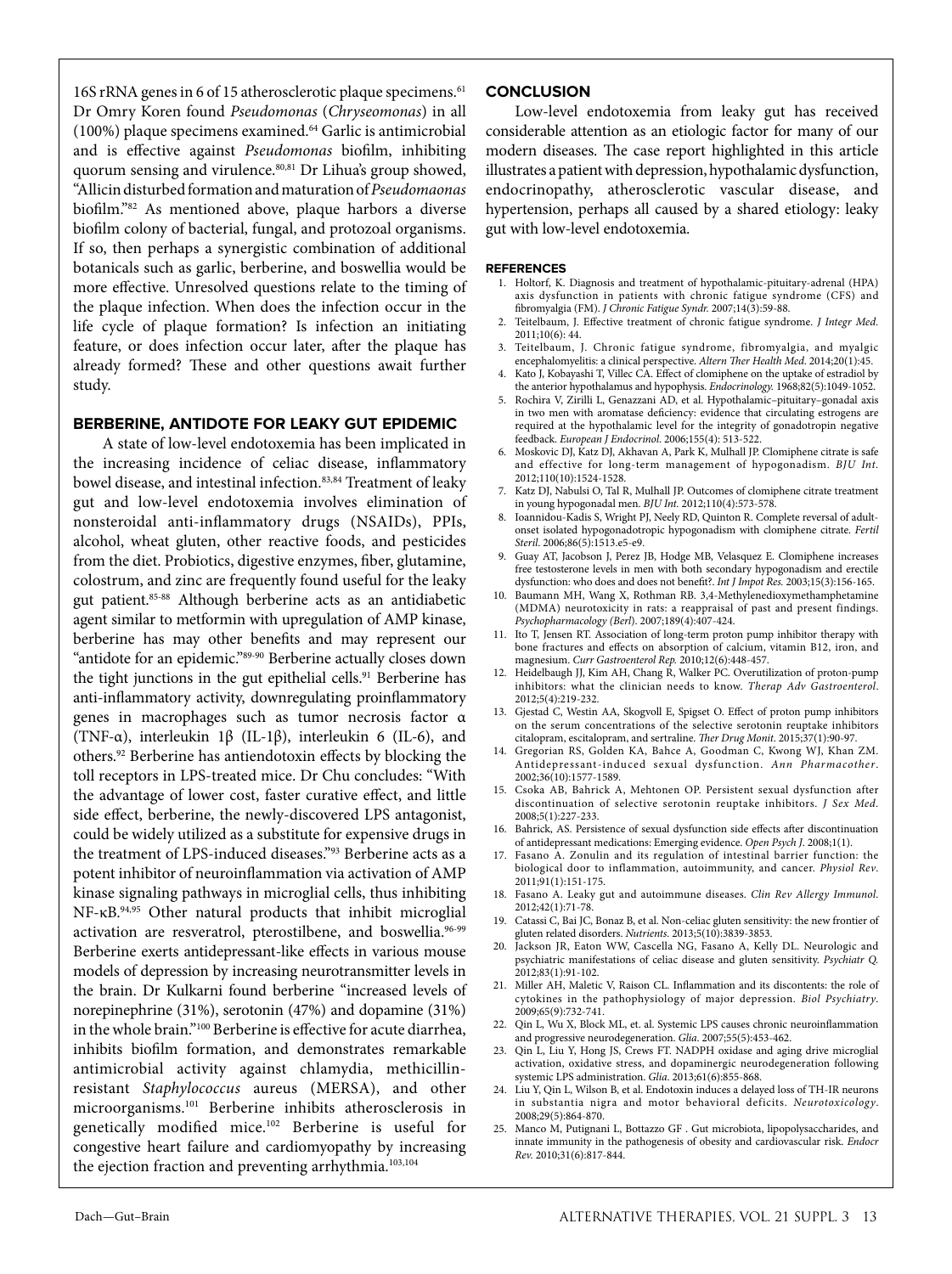- 26. Neves AL, Coelho J, Couto L, et al. Metabolic endotoxemia: a molecular link between obesity and cardiovascular risk. *J Mol Endocrinol*. 2013;51(2):R51-R64.
- 27. Hagiwara S, Iwasaka H, Maeda H, Noguchi T. Landiolol, an ultrashort-acting beta1-adrenoceptor antagonist, has protective effects in an LPS-induced systemic inflammation model. *Shock*. 2009;31(5):515-520.
- 28. Reiberger T, Ferlitsch A, Payer BA, et al. Non-selective betablocker therapy decreases intestinal permeability and serum levels of LBP and IL-6 in patients with cirrhosis. *J Hepatol.* 2013;58(5):911-921.
- 29. Mori K, Morisaki H, Yajima S, et al. Beta-1 blocker improves survival of septic rats through preservation of gut barrier function. *Intensive Care Med*. 2011;37(11):1849-1856.
- Khanna S, Tosh PK. A clinician's primer on the role of the microbiome in human health and disease. *Mayo Clin Proc*. 2014;89(1):107-114.
- 31. van Elburg RM, Uil JJ, Kokke FT, et al. Repeatability of the sugar-absorption test, using lactulose and mannitol, for measuring intestinal permeability for sugars. *J Pediatr Gastroenterol Nutr*. 1995;20(2):184-188.
- 32. Vojdani A. Molecular mimicry as a mechanism for food immune reactivities and autoimmunity. *Altern Ther Health Med*. 2015;21(suppl 1):34-45.
- 33. Refojo D, Arias P, Moguilevsky JA, Feleder C. Effect of bacterial endotoxin on in vivo pulsatile gonadotropin secretion in adult male rats. *Neuroendocrinology*. 1998;67(4):275-281.
- 34. Masson GS, Nair AR, Dange RB, et al. Toll-like receptor 4 promotes autonomic dysfunction, inflammation and microglia activation in the hypothalamic paraventricular nucleus: role of endoplasmic reticulum stress. *PLoS One*. 2015;10(3):e0122850.
- 35. Wu KL, Chan SH, Chan JY. Neuroinflammation and oxidative stress in rostral ventrolateral medulla contribute to neurogenic hypertension induced by systemic inflammation. *J Neuroinflammation*. September 2012;9:212
- 36. Boelen A, Kwakkel J, Thijssen-Timmer DC, et al. Simultaneous changes in central and peripheral components of the hypothalamus-pituitary-thyroid axis in lipopolysaccharide-induced acute illness in mice. *J Endocrinol*. 2004;182(2):315-323.
- 37. Liu L, Kita T, Tanaka N, Kinoshita Y. The expression of tumour necrosis factor in the hypothalamus after treatment with lipopolysaccharide. *Int J Exp Pathol*. 1996;77(1):37-44.
- 38. Maes M, Kubera M, Leunis JC. The gut-brain barrier in major depression: intestinal mucosal dysfunction with an increased translocation of LPS from gram negative enterobacteria (leaky gut) plays a role in the inflammatory pathophysiology of depression. *Neuro Endocrinol Lett*. 2008;29(1):117-124.
- 39. Maes M, Mihaylova I, Leunis JC. Increased serum IgA and IgM against LPS of enterobacteria in chronic fatigue syndrome (CFS): indication for the involvement of gram-negative enterobacteria in the etiology of CFS and for the presence of an increased gut-intestinal permeability. *J Affect Disord*. 2007;99(1- 3):237-240.
- 40. Maes M, Kubera M, Leunis JC. The gut-brain barrier in major depression: intestinal mucosal dysfunction with an increased translocation of LPS from gram negative enterobacteria (leaky gut) plays a role in the inflammatory pathophysiology of depression. *Neuro Endocrinol Lett*. 2008;29(1):117-124.
- 41. Maes M, Leunis JC. Normalization of leaky gut in chronic fatigue syndrome (CFS) is accompanied by a clinical improvement: effects of age, duration of illness and the translocation of LPS from gram-negative bacteria. *Neuro Endocrinol Lett.* 2008;29(6):902-910.
- 42. Maes M, Kubera M, Leunis JC, Berk M. Increased IgA and IgM responses against gut commensals in chronic depression: further evidence for increased bacterial translocation or leaky gut. *J Affect Disord.* 2012;141(1):55-62.
- 43. Maes M, Twisk FN, Kubera M, et. al. Increased IgA responses to the LPS of commensal bacteria is associated with inflammation and activation of cellmediated immunity in chronic fatigue syndrome. *J Affect Disord.* 2012;136(3):909-917.
- 44. Maes, M. Major depression and activation of the inflammatory response system. In: Dantzer R, Wollmann E, Yirmiya R, eds. *Cytokines, Stress, and Depression*. New York, NY: Springer; 1999:25-46.
- 45. Maes M, Yirmyia R, Noraberg J, et al. The inflammatory & neurodegenerative (I&ND) hypothesis of depression: leads for future research and new drug developments in depression. *Metab Brain Dis*. 2009;24(1):27-53.
- 46. Maes M. Depression is an inflammatory disease, but cell-mediated immune activation is the key component of depression. *Prog Neuropsychopharmacol Biol Psychiatry*. 2011;35(3):664-675.
- 47. Maes M, Mihaylova I, Kubera M, Ringel K. Activation of cell-mediated immunity in depression: association with inflammation, melancholia, clinical staging and the fatigue and somatic symptom cluster of depression. *Prog Neuropsychopharmacol Biol Psychiatry*. 2012;36(1):169-175.
- 48. Maes M, Mihaylova I, Kubera M, et al. Increased 8-hydroxy-deoxyguanosine, a marker of oxidative damage to DNA, in major depression and myalgic encephalomyelitis/chronic fatigue syndrome. *Neuro Endocrinol Lett.* 2009;30(6):715-722.
- 49. Haroon E, Raison CL, Miller AH. Psychoneuroimmunology meets neuropsychopharmacology: translational implications of the impact of inflammation on behavior. *Neuropsychopharmacology*. 2012;37(1):137-162.
- 50. Nicholson A, Kuper H, Hemingway H. Depression as an aetiologic and prognostic factor in coronary heart disease: a meta-analysis of 6362 events among 146 538 participants in 54 observational studies. *Eur Heart J*. 2006;27(23):2763-2774.
- 51. Celano CM, Huffman JC. Depression and cardiac disease: a review. *Cardiol Rev*. 2011;19(3):130-142.
- 52. Whang W, Kubzansky LD, Kawachi I, et al. Depression and risk of sudden cardiac death and coronary heart disease in women: results from the Nurses' Health Study. *J Am Coll Cardiol*. 2009;53(11):950-958.
- 53. Stoll LL, Denning GM, Weintraub NL. Potential role of endotoxin as a proinflammatory mediator of atherosclerosis. *Arterioscler Thromb Vasc Biol*. 2004;24(12):2227-2236.
- 54. Wiedermann CJ, Kiechl S, Dunzendorfer S, et al. Association of endotoxemia with carotid atherosclerosis and cardiovascular disease: prospective results from the Bruneck Study. *J Am Coll Cardiol*. 1999;34(7):1975-1781.
- 55. Michelsen KS, Wong MH, Shah PK, et al. Lack of Toll-like receptor 4 or myeloid differentiation factor 88 reduces atherosclerosis and alters plaque phenotype in mice deficient in apolipoprotein E. *Proc Natl Acad Sci U S A*. 2004;101(29):10679-10684.
- Szeto CC, Kwan BC, Chow KM, et al. Endotoxemia is related to systemic inflammation and atherosclerosis in peritoneal dialysis patients. *Clin J Am Soc Nephrol*. 2008;3(2):431-436.
- 57. McIntyre CW, Harrison LE, Eldehni MT, et al. Circulating endotoxemia: a novel factor in systemic inflammation and cardiovascular disease in chronic kidney disease. *Clin J Am Soc Nephrol*. 2011;6(1):133-141.
- 58. Mawhorter SD, Lauer MA. Is atherosclerosis an infectious disease? *Cleve Clin J Med.* 2001;68(5):449-458.
- 59. Kuo CC, Shor A, Campbell LA, et al. Demonstration of Chlamydia pneumoniae in atherosclerotic lesions of coronary arteries. *J Infect Dis.* 1993;167(4):841-849.
- 60. Fry SE, Ellis JE, Shabilla MA, Martinez DL, et al. Putative biofilm-forming organisms in the human vasculature: expanded case reports and review of the literature. *Phlebological Review* 2014;22(1):24-37.
- 61. Lanter BB, Sauer K, Davies DG. Bacteria present in carotid arterial plaques are found as biofilm deposits which may contribute to enhanced risk of plaque rupture. *MBio.* 2014;5(3):e01206-14.
- 62. Ott SJ, El Mokhtari NE, Musfeldt M, et al. Detection of diverse bacterial signatures in atherosclerotic lesions of patients with coronary heart disease. *Circulation*. 2006;113(7):929-937.
- 63. Ott SJ, El Mokhtari NE, Rehman A, et al. Fungal rDNA signatures in coronary atherosclerotic plaques. *Environ Microbiol*. 2007;9(12):3035-3045.
- 64. Koren O, Spor A, Felin J, et al. Human oral, gut, and plaque microbiota in patients with atherosclerosis. *Proc Natl Acad Sci U S A*. 2011;108(suppl 1):4592-4598.
- 65. Ware WR. The mainstream hypothesis that LDL cholesterol drives atherosclerosis may have been falsified by non-invasive imaging of coronary artery plaque burden and progression. *Med Hypotheses*. 2009;73(4):596-600.
- 66. Hecht HS, Superko HR, Smith LK, McColgan BP. Relation of coronary artery calcium identified by electron beam tomography to serum lipoprotein levels and implications for treatment. *Am J Cardiol*. 2001;87(4):406-412.
- 67. Ravnskov U, McCully KS. Biofilms, lipoprotein aggregates, homocysteine, and arterial plaque rupture. *MBio*. 2014;5(5):e01717-14.
- 68. Ravnskov U, McCully KS. Infections may be causal in the pathogenesis of atherosclerosis. *Am J Med Sci.* 2012;344(5):391-394.
- 69. Sandek A., Utchill S, Rauchhaus M. The endotoxin-lipoprotein hypothesis-an update. *Arch Med Sci*. 2007;3(4A):S81.
- 70. Pajkrt D, Doran JE, Koster F, et al. Antiinflammatory effects of reconstituted high-density lipoprotein during human endotoxemia. *J Exp Med*. 1996;184(5):1601-1608.
- 71. Vreugdenhil AC, Rousseau CH, Hartung T, et al. Lipopolysaccharide (LPS) binding protein mediates LPS detoxification by chylomicrons*. J Immunol*. 2003;170(3):1399-1405.
- 72. Chien JY, Jerng JS, Yu CJ, Yang PC. Low serum level of high-density lipoprotein cholesterol is a poor prognostic factor for severe sepsis. *Crit Care Med*. 2005;33(8):1688-1693.
- 73. Houslay ES, Cowell SJ, Prescott RJ, et al. Progressive coronary calcification despite intensive lipid-lowering treatment: a randomised controlled trial. *Heart*. 2006;92(9):1207-1212.
- Schmermund A, Achenbach S, Budde T, et al. Effect of intensive versus standard lipid-lowering treatment with atorvastatin on the progression of calcified coronary atherosclerosis over 12 months: a multicenter, randomized, doubleblind trial. *Circulation*. 2006;113(3):427-437.
- 75. Gill EA Jr. Does statin therapy affect the progression of atherosclerosis measured by a coronary calcium score? *Curr Atheroscler Rep*. 2010;12(2):83-87.
- 76. Budoff M. Aged garlic extract retards progression of coronary artery calcification. *J Nutr.* 2006;136(suppl 3):741S-744S.
- 77. Budoff MJ, Ahmadi N, Gul KM, et al. Aged garlic extract supplemented with B vitamins, folic acid and L-arginine retards the progression of subclinical atherosclerosis: a randomized clinical trial. *Prev Med*. 2009;49(2-3):101-107.
- 78. Zeb I, Ahmadi N, Nasir K, et al. Aged garlic extract and coenzyme Q10 have favorable effect on inflammatory markers and coronary atherosclerosis progression: A randomized clinical trial. *J Cardiovasc Dis Res*. 2012;3(3):185-190.
- 79. Gonen A, Harats D, Rabinkov A, et al. The antiatherogenic effect of allicin: possible mode of action. *Pathobiology*. 2005;72(6):325-334.
- 80. Bjarnsholt T, Givskov M. The role of quorum sensing in the pathogenicity of the cunning aggressor Pseudomonas aeruginosa. *Anal Bioanal Chem*. 2007;387(2):409-414.
- 81. Harjai K, Kumar R, Singh S. Garlic blocks quorum sensing and attenuates the virulence of Pseudomonas aeruginosa. *FEMS Immunol Med Microbiol*. 2010;58(2):161-168.